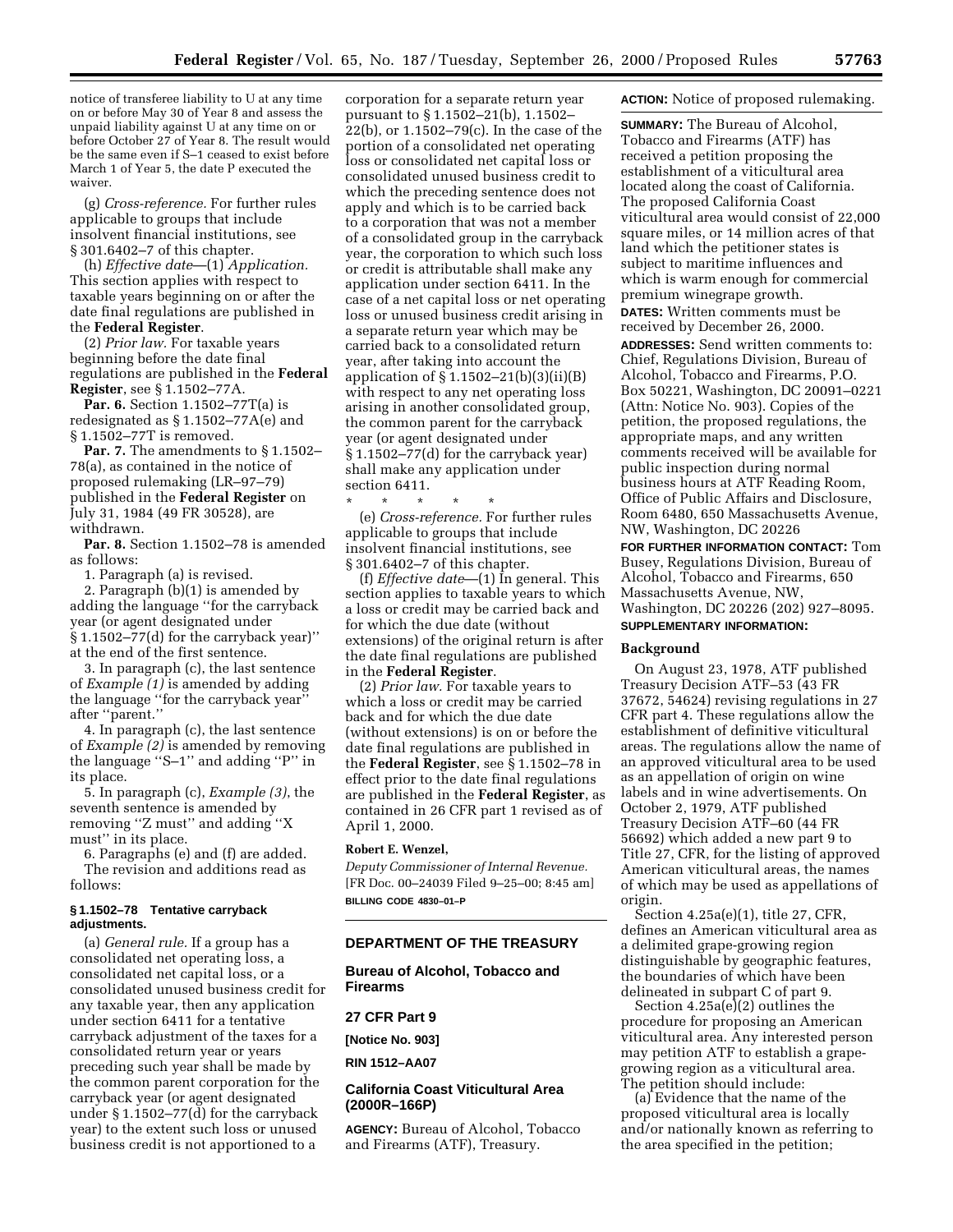(b) Historical or current evidence that the boundaries of the viticultural area are as specified in the petition;

(c) Evidence relating to the geographical characteristics (climate, soil, elevation, physical features, etc.) which distinguish the viticultural features of the proposed area from surrounding areas;

(d) A description of the specific boundaries of the viticultural area, based on features which can be found on United States Geological Survey (U.S.G.S.) maps of the largest applicable scale; and

(e) A copy (or copies) of the appropriate U.S.G.S. map(s) with the boundaries prominently marked.

## **Petition**

The Bureau of Alcohol, Tobacco and Firearms (ATF) has received a petition from the ''California Coast Alliance'' proposing the establishment of a viticultural area located along the coast of California. It would include and join together currently established ''coast'' viticultural areas but would not cover the entire California Pacific coast. The proposed California Coast viticultural area would consist of 22,000 square miles, or 14 million acres of that land which the petitioner states is subject to maritime influences and which is warm enough for commercial premium winegrape growth. This proposed viticultural area would be consistent in size with other large areas (i.e. the Ohio River Valley, containing approximately 30,000 square miles, the Texas Hill Country, consisting of 15,000 square miles, and the Texas High Plains containing approximately 12,000 square miles).

#### **Label Issue**

Presently there are a number of wineries that use the term ''Coastal'' as additional information on their wine labels. ATF has no formal definition or criteria for the use of this term. These wine labels may also bear a recognized appellation such as ''California.'' The question that now arises is, if this viticultural area is approved, would ATF consider a label bearing the designation ''California Coast'' (as a viticultural area designation) and another label stating ''California'' as the appellation in direct conjunction with the term ''Coastal'' to be confusing. Would the establishment of this viticultural area foreclose the use of the term ''Coastal'' on labels not eligible for this viticultural area designation? The petitioners themselves have suggested that the *unregulated* use of the term ''Coastal'' on a label bearing the appellation California is misleading to

the consumer. ATF is looking for specific comments on this situation and how the approval of this viticultural area should effect the future use of the term ''Coastal.''

### **Evidence That the Name of the Area Is Locally or Nationally Known**

According to the petitioners, the name, "California Coast" is universally recognized. The petitioners point out that on a map of California, the state has, on the western edge, one long rugged coastline next to a relatively narrow area of flatter land, which is itself bordered, on the east, by a long, nearly continuous string of mountains known as the Coast Ranges. The other side of the Coast Ranges is accompanied by a long, north-south, interior strip of continental mass distinguished by the hot Central Valley and, east of that basin, the high peaks of the Sierra Nevada Range. The petitioners cite numerous books referring to ''the California Coast'' and the ''California Coastal'' region.

The petitioners claim that substantial evidence supports the common, widespread, and historical usage of the ''California Coast'' name and demonstrates that the term ''California Coast'' is sometimes used to cover the entire California coastal area from Mexico up to Oregon, and is sometimes used to cover much smaller portions of the coastal area of the state, depending on the subject matter at hand. Finally, the petitioners point out that of all the documentation reviewed for this petition, none of it includes in the description of ''Coast'' areas, any portion of California which is east of the California Coast, Transverse, and Peninsular Ranges.

#### **Proposed Limitations on the Proposed Viticultural Area**

The petitioners cite several references that support the early production of wines in missions which extended along the California Coast and fall within the boundaries of this proposed AVA. The historical evidence indicates the establishment of a chain of missions by the Spanish Franciscan monks extending from San Diego to their northernmost mission in Sonoma County but not all the way up the northern part of the coast of California. The petitioners have presented considerable evidence tracing the roots of this grape growing and wine production from the early settling of these missions along the California coast (A History of Wine in America by Thomas Pinney). There are many references in historical books written by noted wine experts that support the

early production of wines in these missions which extended along the California Coast and fall within the boundaries of this AVA (see historical discussions by wine experts in *The Wine Regions of America*, by John J. Baxevanis (Vinifera Wine Journal 1992) at 257–8; *Winemaking in California*, by Teiser and Harroun (McGraw-Hill 1983) at 1–3; *General Viticulture*, by A.J. Winkler at 2–4; *The World Atlas of Wine*, by Hugh Johnson at 226; and *Wine*, by Amerine and Singleton (U.C. Press 1977) at 281–3.) In addition, the petitioners seek to coordinate the proposed ''California Coast'' viticultural area with the existing boundaries of the current North, Central, South, and Sonoma Coast viticultural areas in California along with the previously unconnected coastal areas which link the existing ''Coast'' viticultural areas. According to the petitioners, the northern, southern, and eastern boundaries set by these ''Coast'' viticultural areas correspond with the unique Mediterranean coastal climate which permits the commercial growth of premium winegrapes in the coastal area of California. Moreover, according to the petitioners, above the North Coast viticultural area northern boundary, the area becomes subject, to a higher degree, to the Arctic storm pattern and can no longer be characterized as ''Mediterranean.'' The petitioner states that this marine-influenced climate extends west to east from the shoreline to the first large barrier to marine influence, or the California Coast Ranges. The petitioners note that evidence must be provided to establish that ''the name is locally and/or nationally known as referring to the area specified in the appellation,'' not that a name for a viticultural area be locally or nationally known within the wine industry. The petitioners state that the name ''California Coast'' not only refers to the dominant physical characteristic of the petitioned area and to the name for which the area is best known, but corresponds directly to California wine history, climate data, and relevant information from wine experts.

According to the petitioner, because of the climate data and the historical distinctions of the proposed area, it is logical to end the ''California Coast'' viticultural area at the same point as the North Coast viticultural area. The petitioners do not feel that the name is misleading for not covering the area north of Mendocino County, since this term has been used by many others to cover several different portions of the California coast, as well as the entire coastline. The petitioners believe that if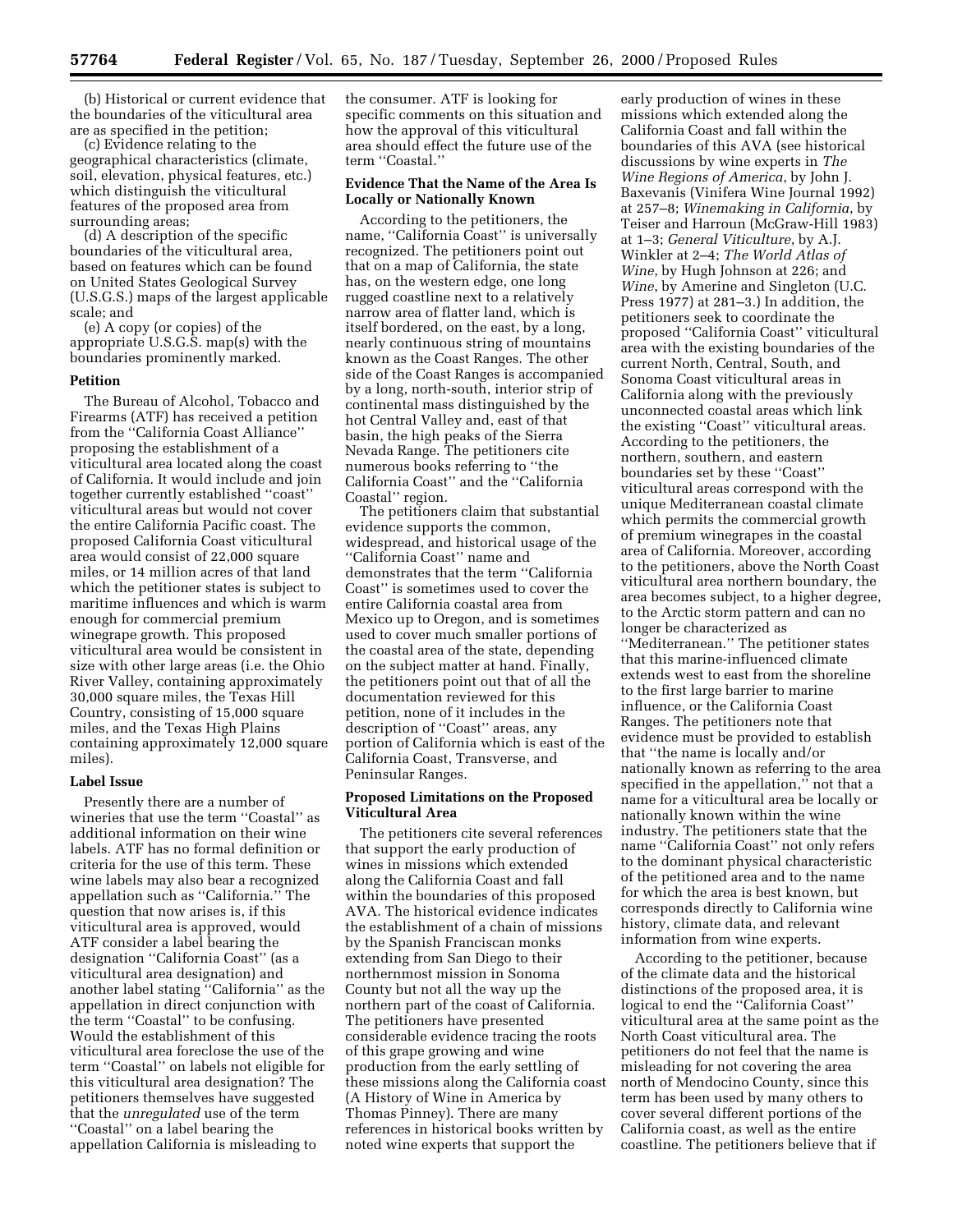this could be considered misleading, then the North Coast viticultural area must also be renamed, because it stops at the identical location in Mendocino County and does not cover the entire area of the northern coast of California.

The petitioners apply the same logic to the consideration of the appropriate eastern boundary of the proposed ''California Coast'' viticultural area. The petitioners seek to establish the proposed area at exactly the same eastern boundaries as the North Coast, Central Coast, and the South Coast (with areas of joinder in between).

### **Historical or Current Evidence That the Boundaries of the Viticultural Area Are as Specified in the Petition**

According to the petitioners, there is a definite and clear historical basis for establishing the proposed ''California Coast'' viticultural area. The petitioners claim that not only are there clear and important historical events which tie this area together, but these events are directly linked to the development of grape cultivation and to the beginning of the wine industry in the coastal regions of California, and directly correspond to the proposed area. According to the petitioner, the geographical area of ''missionized'' California very nearly matches the petitioned area. The petitioner claims that the mission chain formed the backbone for California's historical heritage, and is well known even today. The petitioners provided references relating to historical discussions by wine experts.

According to the petitioner, the history of California, and of its winemaking industry, have been deeply affected by its long Pacific coastline and its mild coastal weather. According to the petitioner, the area along the coast subject to ''complete missionization'' was the only area in which grapes were grown for the production of wine, and was the only area where California wines were available for 65 years.

Today, according to the petitioners, the area included within the proposed ''California Coast'' boundaries contains more than 468 wineries and well over 145,000 acres of vineyards. The petitioners state that wineries and winegrape vineyards abound up and down the ''California Coast'' area in varying densities, hampered only by a few localized and inhospitable extreme marine microclimates, some very steep elevations in the coastal hills, and by the state's population centers. According to the petitioners, these areas, known as coastal regions, all have very similar weather patterns, typified by cooling ocean breezes and fogs moving inland from the west, until they

reach the barrier presented by the California Coast Ranges. The petitioners state that these same general climatic patterns prevail to support the growth of the many varietal grapes which are used to produce premium dry wines.

#### **Existing Coast Boundaries**

The petitioners are proposing to retain the same eastern boundaries for the proposed ''California Coast'' viticultural area as the current three ''Coast'' viticultural area boundaries and to unify these boundaries by filling in the areas between the North and Central Coasts, and between the Central Coast and the South Coast viticultural areas.

In order to complete the closure of the area between the North and the Central Coasts, the petitioners propose including those counties that are included in the San Francisco Bay viticultural area and the recently expanded Central Coast viticultural area. See, 27 CFR 9.75 and 9.157. This includes all of San Francisco, San Mateo, Santa Clara, Alameda, and Contra Costa counties. The petitioners are incorporating into the ''California Coast'' petition the reasoning of the San Francisco Bay and the amended Central Coast petition in seeking to include the same geographical area in the proposed ''California Coast'' viticultural area. See, 64 FR 3015 (Jan. 20, 1999). In addition, the petitioners are proposing to include the entire Marin County since it has the same general geography and coastal climate as the counties in the rest of the ''Coast'' viticultural areas. According to the petitioners, Marin County is affected by the ocean both by its long coastline, and also by its border on the San Francisco Bay. In support of this proposal, the petitioners cite The Wine Spectator's Wine Country Guide to California. This guide includes Marin County in its wine map of the San Francisco Bay area. Finally, the petitioners claim that the information found in the San Francisco Bay petition and supporting documents provides justification for placing Marin County fully into the proposed ''California Coast'' viticultural area. In the San Francisco Bay and Central Coast proposals, the Central Coast AVA is extended north to the Golden Gate Bridge, the northern edge of San Francisco County. According to the petitioners, Marin County, which has traditionally been considered part of the north coast area, is partially excluded from the North Coast viticultural area and completely excluded from the San Francisco Bay viticultural area. The petitioners feel that there are no practical or logical reasons to exclude Marin County from the proposed

''California Coast'' viticultural area since it has historical and present-day wine industry presence and virtually identical climate.

The proposed eastern boundary line, between the North Coast viticultural area and the San Francisco Bay viticultural area, would connect the towns Fairfield and Martinez by recognizable boundary markers. The rest of the boundary gap would follow the alignment of the Central Coast AVA and the same line as the San Francisco Bay viticultural area.

Between the Central and South Coast viticultural areas, the western boundary would follow the coastline between the two existing viticultural areas. The eastern boundary would take in the Oxnard/Malibu/Los Angeles/San Gabriel/Pasadena/Anaheim area. In addition, the petitioners feel that it is important to include the Los Angeles area in the proposed ''California Coast'' AVA because of this region's preeminence as the birthplace of the California wine industry, and because of its strong performance into this century as a producer of wines.

## **Evidence Relating to the Geographical Features (Climate, Soil, Elevation, Physical Features, Etc.) Which Distinguish Viticultural Features of the Proposed Area From Surrounding Areas**

According to the petitioner, the land within the proposed ''California Coast'' viticultural area possesses a similar climate and geography along its length, in that this area is strongly affected by its proximity to coastal climate patterns, and shares the Mediterranean pattern of wet winters, dry summers, and cool marine influence. Climate and geography are deeply interconnected along the California coast. The petitioners stated that there is a great difference between the geography and climate of the coast area and the inland parts of California. Because of the geological barriers presented by the topography of California, the climate patterns tend to run west to east, depending upon their proximity to the ocean, and are not so much a function of north-south latitude as is true in most of the rest of the country.

The petitioners state that the California coast was created through several different processes: geologic upheaval, the draining of a large inland sea, and marine terracing. As a result, there is a great variety of different types of rocks and soils along the entire coastline. Variations are great even in very short distances along in the coast area, and within each of the existing ''Coast'' viticultural areas. The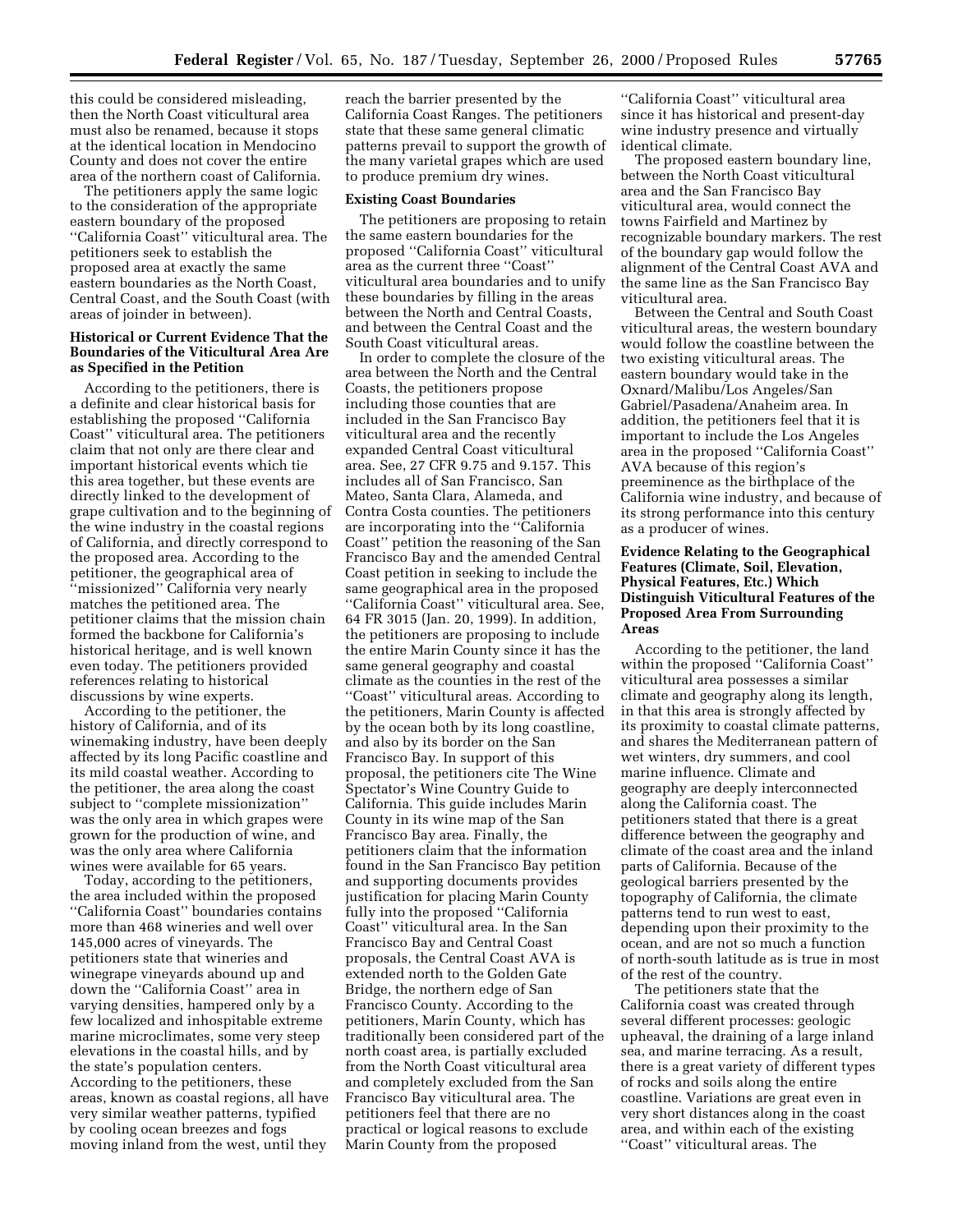**57766 Federal Register** / Vol. 65, No. 187 / Tuesday, September 26, 2000 / Proposed Rules

petitioners cite various references including Professor A. J. Winkler indicating that a number of grape varieties of the highest quality produce excellent wines when grown on a number of quite different soil types with climate being the largest determinant variable.

As an example, the petitioners cite Napa Valley as geographically containing an incredible mix of soil series varying dramatically between its southern and northern boundaries. The petitioners state that Napa Valley contains 36 soil series within its boundaries. The petitioners also cite the Alexander Valley viticultural area, containing 30 soil series.

As additional support, the petitioners note the strongly distinguished soils of the Central Valley, on the eastern side of the California Coast Ranges. This former inland sea, possesses highly fertile land. The soil is now rich river deposit, fertile and flat. According to the petitioners, these conditions are totally different in the Central Valley from those among the coastal hills. The Central Valley soils, combined with the very hot summers in the Valley, cause the grape vines to ''go into overdrive producing excessive foliage and bland grapes.''

According to the petitioners, the soils information provides certain consolidating evidence as to the acidic soils of the coast and their distinction from the kinds of soils found in the Central Valley, while the geological data very strongly establishes the existence of a distinct coast of California, with a unique history, and entirely distinguishable land formations.

#### **Climate of the California Coast**

According to the petitioners, the coast of California has a unique climate in the United States and in most of the world, and despite its size, can specifically be distinguished from the surrounding areas. Further, the petitioners state that it is directly a result of the climate that the California coast has been demarked by enologists, vintners, and wine writers as a source of most of the premium varietal grapes in the United States, in contrast with the Central Valley, which lies on the far side of the Coast Ranges. According to the petitioners, most American enologists agree that climate has the greatest influence on the quality of wines produced in a particular area.

The California coast climate is generally classified as Mediterranean. According to the petitioners, only one percent of the world has this climate, and the area consisting of approximately the lower two thirds of the California coast is the only part of the United

States that has this climate. The main reasons for this are the effects of the ocean itself, the existence of the ''Pacific High'' off the California coast, and the inland barrier presented by the coastal mountain chains. According to Weather of Southern California by Harry P. Bailey, ''It is highly significant that all areas of Mediterranean climate are located between the 30th and 45th parallels of latitude, and are on the western borders of the land masses of which they are a part.'' The proposed viticultural area would lie between the 32nd and 39th parallels of latitude.

According to the petitioners, the Pacific Ocean water cools and heats more slowly than land. It raises air temperatures in the winter and lowers them in the summer. Thus, the coast never becomes as hot or cold as regions several miles to the east. According to the petitioners, summer weather results in an often foggy coast, while it is hot in the Central Valley. Places near the coast experience remarkably uniform temperatures while the inland areas (such as San Joaquin Valley) are out of the fogs, and temperature ranges broaden considerably.

The petitioners state that the California coast is not cooled by sea air alone. The California Current, which runs southward along the coastline, brings cold waters from the north. Beginning in about March, the California current is driven offshore resulting in the dense morning fogs pulled inland by the rising heat of the Central Valley. This same effect occurs up and down the coast, although Southern California is tempered by warmer air from the south.

According to the petitioners, late in the Fall, the ocean reaches its peak temperatures, and the Pacific High begins to weaken and to move south with the seasonal path of the sun, ceasing its cooling effect on the California coast area. The extreme Central Valley temperature drop, and the cessation of cold bottom water upwelling along the coast, contributes to the coastal fog bank no longer occurring. The cool coastal summer weather pattern breaks, and the grape harvest takes place during the sunny September and October months.

According to the petitioners, the whole proposed ''California Coast'' area has a very similar air-conditioned climate. Further, temperatures over the ocean vary less than over the land, and the prevailing westerly winds give the California coast relatively moderate temperatures year round. The petitioners state that it is the location of the land near the coast that distinguishes the temperate climate, as

opposed to the latitudinal location of a portion of the coast. In other words, San Diego is closer to San Jose in climate than it is to the hot Central Valley, because of its location on the coast.

According to the petitioners, the distinction between the land from Mendocino County south, and the far northern coast above that spot, results from the strong polar air mass which moves down from Alaska through Washington, Oregon, and into the top portion of Northern California. Because of the presence of the much colder polar air in the northernmost part of California, the northern line of the existing North Coast viticultural area generally is the upper limit to the Mediterranean climate. The wetter climate similar to western Washington extends down along the Coast Ranges well into California, with rainfall decreasing in a southerly direction. The petitioners cite The Wine Regions of California, indicating that the climatic ''line'' is drawn at the top of Mendocino County, since the two dominating agricultural climates (Mediterranean and desert) are distinguished from the humid upland climate (north of Mendocino County). In addition, The Wine Atlas of California notes that Lake and Mendocino Valleys sit at the edge of the Aleutian winter storm track. For this same reason, the petitioners propose limiting the California Coast AVA to the same northern line as the existing North Coast viticultural area.

According to the petitioners, late in the Spring, masses of air are pushed from behind by the Pacific High, and pulled up from the land by the heating of the Central Valley and other warm inland areas. This air mass begins to move toward the land with increasing speed. Because of the Coriolis effect, the air turns, and when it hits the western edge of the land, the air moves from a north-westerly direction, often parallel to the slant of the coastline. This air is prevented from moving inland by the wall of the Coast Range, and moves south down the coast and into any openings or valleys along the coast. According to the petitioners, the air is cooled off after it hits the upwelling cold ocean water, and so cools the California coast as well with the fog drying out as it moves inland and as the air warms.

According to the petitioners, the Coast Ranges generally contain the cool oceanic breezes and the moist fog along the coastline to the west of the mountains. The petitioners state that the influence of the California coast diminishes rapidly as the marine air reaches the physical barrier of the Coast Ranges in the north, and the Transverse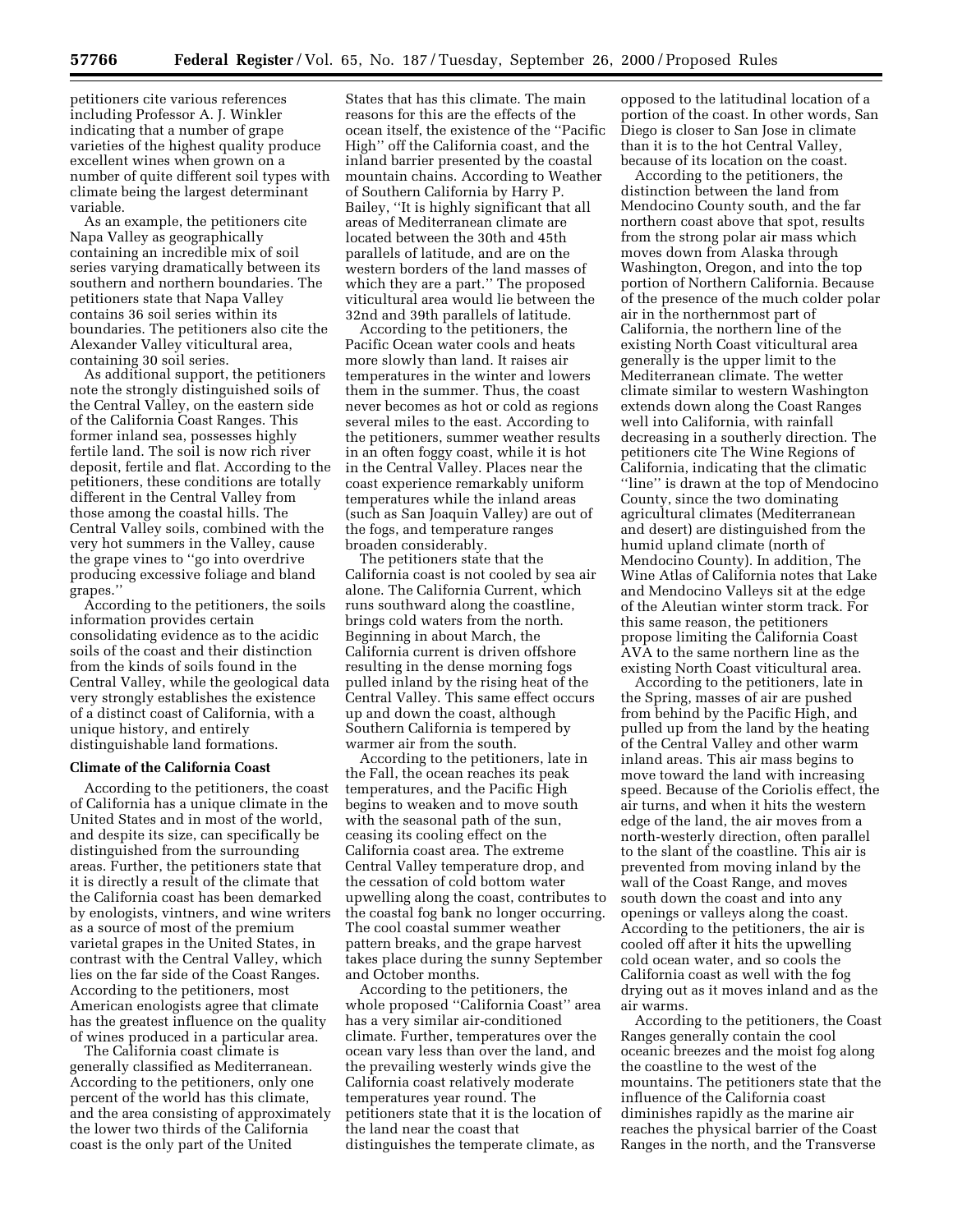and Peninsular Ranges in the south. The petitioners cited, The Weather of Southern California, which graphically demonstrates that the coastal sector, or the western side of the mountains, is substantially wetter, cooler, and cloudier than the interior. The petitioners state that these mountains also greatly reduce the amount of precipitation east of their crests, and tend to cause the rain to fall on the westerly slopes.

According to the petitioners, regions of the coast have climates markedly different than interior climates found at the same latitude. As the exhibits displaying the cutaway views of the coast of California demonstrate, the marine air crosses the flatter strip of land next to the ocean, and generally is stopped by the first significant barrier that it reaches. In the case of the coast of California, the first significant barrier that is reached along the coast is the upper elevations of the Coast Ranges. As the above discussion of the Pacific High displays, the cool air moves south along the Coast Ranges, and into the valleys and gaps along the coast.

The petitioners state that, by contrast, the Central Valley lies away from the climate influences of the coast. The influence of the coast diminishes rapidly as the marine air reaches the physical barrier of the Coast Range. As the marine air crosses the flatter strip of land next to the ocean, it is generally stopped by the first significant barrier that it reaches, which is the upper elevations of the coastal mountain ranges. This explains why the coast sector, or the western side of the mountains, is substantially wetter, cooler, and cloudier than the interior. Coastal regions have climates markedly different than interior climates found at the same latitude.

In comparison, the Central Valley lies on the far side of the Coast Ranges. Far inland from marine influence, the Central Valley is warmer than the coast in summer and colder in winter. Thus, the petitioners state that the climatic contrast between the coast and interior is marked in California.

According to the petitioners, the proposed California Coast viticultural area has ''coastal Mediterranean'' climatic characteristics: the cool summer weather reaches maximum warmth in September; the winters are wet, mild, and relatively frost-free; and the temperature fluctuations are minimal. The summers are generally dry, with a high percentage of sunny days. According to the petitioners, the coast has higher humidity year-round, while places farther from the ocean will tend to have less of a damp, marine

climate and more of a dry, continental climate.

The petitioners state that this weather pattern is quite special, for the world distribution of the Mediterranean climate is sparse.

According to the petitioners, the Coast Range mountains catch the coastal moisture, permitting the Pacific Ocean to dominate the climate on the western side of the Coast Ranges. The moist air crosses the coastal strip and pushes up the mountain slopes, and its moisture is squeezed out as rain (occasionally snow at the highest elevations). Once over the top, the air is dry and warms rapidly as it drops down into the Central Valley. According to the petitioners, during the Summer, the dry heat of the Central Valley acts as a vacuum, sucking the cool marine air through the San Francisco Bay and other smaller gaps in the coastal mountain ranges. The petitioners state that this is one of the reasons that the cool westerly winds keep the California coast airconditioned.

According to the petitioners, the same general pattern is followed in southern California. The petitioners state that as with the northern California coast climate, ''the climate becomes warmer, drier, and more sunny as distance from the coast increases. These tendencies, though, are true only for lowlands. If the sea-to-interior movement involves crossing mountains, as it must with only a few exceptions, then the effects of altitude are also encountered.'' And, as with the northern California coast, the southern California coast is known for its Mediterranean climate. ''It is a common misconception that north means cool and south means hot. California's temperatures do not depend on latitude but on an area's proximity to the coast. There are parts of southern California, around San Diego, that are cooler than the Sacramento Valley in northern California.'' The petitioners cite Grossman's Guide to Beer, Wine, and Spirits, for this statement. Thus, according to the petitioners, although Southern California is generally warmer than Northern California, the coast of the state which possess the Mediterranean climate possess substantially common characteristics which are not shared by the rest of the state, and which are extremely significant for winegrape growing purposes.

The petitioners claim that the cooling wind flow pattern is also reflected by precipitation and temperature. According to the petitioners, Coastline valleys are characterized by a gradual decrease in humidity as the marine air travels away from the coast.

Some of the most complete temperature data is collected and stored at the Western Regional Climate Center (WRCC). This Federal government entity is the repository for weather data collected by the National Weather Service (NWS), an agency within the National Oceanic and Atmospheric Administration (NOAA). Since the time that this cooperative observer network has collected data, there have been over 3,000 stations that have contributed data. Some of the data available from the WRCC reports degree days using various base temperatures ranging from 50 °F to 65 °F. The petitioners used a base temperature of 50 °F, as Professor Winkler did for his computations, to closely approximate cumulative results for grapes. They totaled the data extracted from the WRCC database adjusted for the time period of April 1st through November 1st for stations both inside and outside the proposed AVA. They then applied this data to each station, after plotting these stations using their latitude and longitude coordinates, and then overlaid the information on a map of California which is part of this petition. This map illustrates that the California Coast area is cooler than the inland areas when using the five degree day ranges.

#### **Public Participation—Written Comments**

In accordance with ATF regulations at 27 CFR 9.3, ATF requests comments from all interested persons, as to whether it should establish the California Coast viticultural area in accordance with the above described petition submitted by the ''California Coast Alliance.'' Because geographic features, including climate, which distinguish the viticultural features of the proposed area from the surrounding areas is an important consideration in establishing a viticultural area, ATF is especially interested in comments on this topic, particularly on whether the climate within the proposed viticultural area is distinctive. Comments received on or before the closing date will be carefully considered. Comments received after that date will be given the same consideration if it is practical to do so. However, assurance of consideration can only be given to comments received on or before the closing date.

ATF will not recognize any submitted material as confidential and comments may be disclosed to the public. Any material that the commenter considers to be confidential or inappropriate for disclosure to the public should not be included in the comments. The name of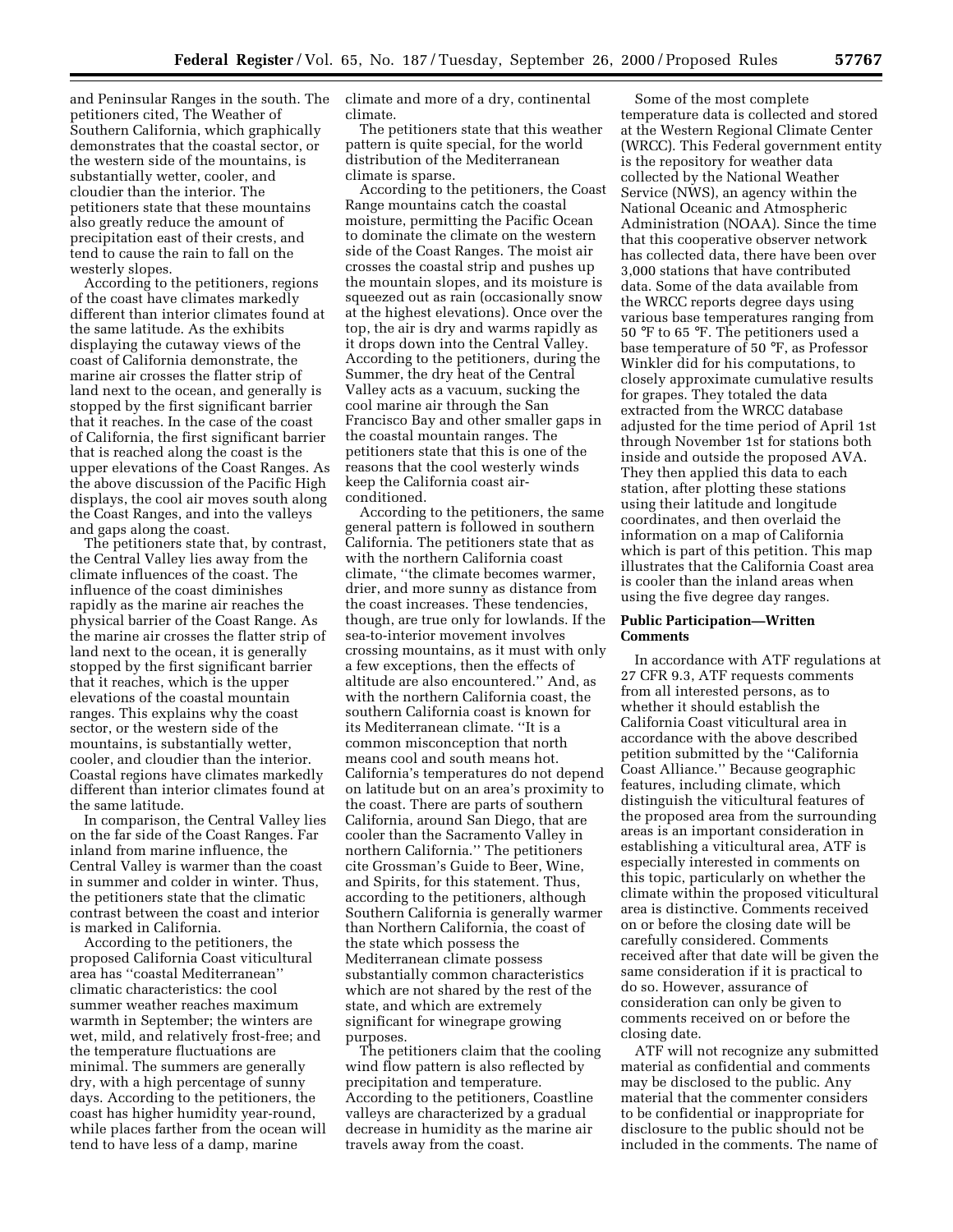the person submitting a comment is not exempt from disclosure.

Comments may be submitted by facsimile transmission to (202) 927– 8602, provided the comments: (1) Are legible; (2) are  $8\frac{1}{2}$   $\times$  11" in size, (3) contain a written signature, and (4) are three pages or less in length. This limitation is necessary to assure reasonable access to the equipment. Comments sent by FAX in excess of three pages will not be accepted. Receipt of FAX transmittals will not be acknowledged. Facsimile transmitted comments will be treated as originals.

Any person who desires an opportunity to comment orally at a public hearing on the proposed regulation should submit his or her request, in writing, to the Director within the 60-day comment period. The Director, however, reserves the right to determine, in light of all circumstances, whether a public hearing will be held.

#### **Paperwork Reduction Act**

The provisions of the Paperwork Reduction Act of 1995 (44 U.S.C. 3507 (j)) and its implementing regulations, 5 CFR part 1320, do not apply to this notice because there are no new or revised recordkeeping or reporting requirements being proposed. No new requirement to collect information is proposed.

### **Regulatory Flexibility Act**

It is hereby certified that this proposed regulation will not have a significant economic impact on a substantial number of small entities. Any benefit derived from the use of a viticultural area name is the result of the proprietor's own efforts and consumer acceptance of wines from a particular area. No new requirements are proposed. Accordingly, a regulatory flexibility analysis is not required.

### **Executive Order 12866**

It has been determined that this proposed regulation is not a significant regulatory action as defined in Executive Order 12866. Accordingly, this proposal is not subject to the analysis required by this Executive order.

## **Drafting Information**

The principal author of this document is Tom Busey, Regulations Division, Bureau of Alcohol, Tobacco and Firearms.

#### **List of Subjects in 27 CFR Part 9**

Administrative practice and procedure, Consumer protection, and Wine.

### **Authority and Issuance**

Title 27, Code of Federal Regulations, Part 9, American Viticultural Areas, is proposed to be amended as follows:

## **PART 9—AMERICAN VITICULTURAL AREAS**

**Paragraph 1.** The authority citation for part 9 continues to read as follows:

**Authority:** 27 U.S.C. 205.

### **Subpart C—Approved American Viticultural Areas**

**Par. 2.** Subpart C is amended by adding § 9.171 to read as follows: \* \* \* \* \*

# **§ 9.171 California Coast.**

(a) *Name.* The name of the viticultural area described in this section is ''California Coast.''

(b) *Approved maps.* The appropriate maps for determining the boundary of the California Coast viticultural area are the following sixty-two U.S.G.S. Topographic maps. They are titled:

(1) Santa Rosa, dated 1958, (Revised 1970).

- (2) San Francisco, dated 1956, (Revised 1980).
- (3) Santa Ana, dated 1959, (Revised 1979).
- (4) San Luis Obispo, dated 1956, (Revised 1969).
	- (5) Monterey, dated 1974.
- (6) San Diego, dated 1958, (Revised 1978).
- (7) San Bernardino, dated 1958, (Revised 1969).
	- (8) Los Angeles, dated 1975.
	- (9) Santa Maria, dated 1989.

(10) Long Beach, dated 1957, (Revised 1978).

- (11) Aetna Springs, dated 1958, (Revised 1992).
- (12) Albion, dated 1960.

(13) Altamont, dated 1953, (Revised 1981).

- (14) Arched Rock, dated 1977.
- (15) Bartlett Mtn., dated 1958,
- (Revised 1994).
- (16) Bodega Head, dated 1972. (17) Brushy Mtn., dated 1966,
- (Revised 1994).
- (18) Burbeck, dated 1991. (19) Byron Hot Springs, dated 1953, (Revised 1968).
- (20) Calaveras Reservoir, dated 1961, (Revised 1980).

(21) Chiles Valley, dated 1966, (Revised 1994).

- (22) Clayton, dated 1953, (Revised 1980).
- (23) Clearlake Oaks, dated 1958, (Revised 1994).
- (24) Diablo, dated 1953, (Revised 1980).
- (25) Duncans Mills, dated 1979.
- (26) Elk Mountain, dated 1967, (Revised 1973).
- (27) Fairfield North, dated 1951, (Revised 1980).
- (28) Fairfield South, dated 1949, (Revised 1980).
- (29) Fort Bragg, dated 1960, (Revised 1978).
- (30) Fort Ross, dated 1978.
- (31) Gilroy, dated 1955, (Revised 1993).
- (32) Gilroy Hot Springs, dated 1955, (Revised 1971).
- (33) Gualala, dated 1960, (Revised 1977).
- (34) Honker Bay, dated 1953, (Revised 1980).
- (35) Jericho Valley, dated 1958, (Revised 1993).
- (36) La Costa Valley, dated 1996.
- (37) Lake Berryessa, dated 1959,
- (Revised 1993).
- (38) Lick Observatory, dated 1955, (Revised 1968).
- (39) Lower Lake, dated 1993.
- (40) Mallo Pass Creek, dated 1960,
- (Revised 1977).
- (41) Mendenhall Springs, dated 1996.
- (42) Mendocino, dated 1960, (Revised 1978).
- (43) Monticello Dam, dated 1959, (Revised 1993).
- (44) Morgan Hill, dated 1955,
- (Revised 1980).
- (45) Mt. Sizer, dated 1955, (Revised 1971).
- (46) Mt. Vaca, dated 1951, (Revised 1968).
	- (47) Northspur, dated 1991.
- (48) Plantation, dated 1977.
- (49) Point Arena, dated 1960, (Revised 1978).
- (50) Potter Valley, dated 1960.
- (51) Sanhedrin Mtn., dated 1966,
- (Revised 1994).
- (52) San Jose East, dated 1961, (Revised 1980).
- (53) Saunders Reef, dated 1960,
- (Revised 1977).
	- (54) Stewarts Point, dated 1978.
	- (55) Tassajara, dated 1991.
	- (56) Three Sisters, dated 1954,
- (Revised 1971).
	- (57) Upper Lake, dated 1991.
- (58) Van Arsdale Reservoir, dated 1991.
- (59) Vine Hill, dated 1959, (Revised 1980).
- (60) Walter Springs, dated 1959,
- (Revised 1992). (61) Wildomar, dated 1953, (Revised

1988).

- (62) Willis Ridge, dated 1966, (Revised 1994).
- (c) *Boundary.* The California Coast viticultural area is located along the Pacific Ocean coast of the State of California.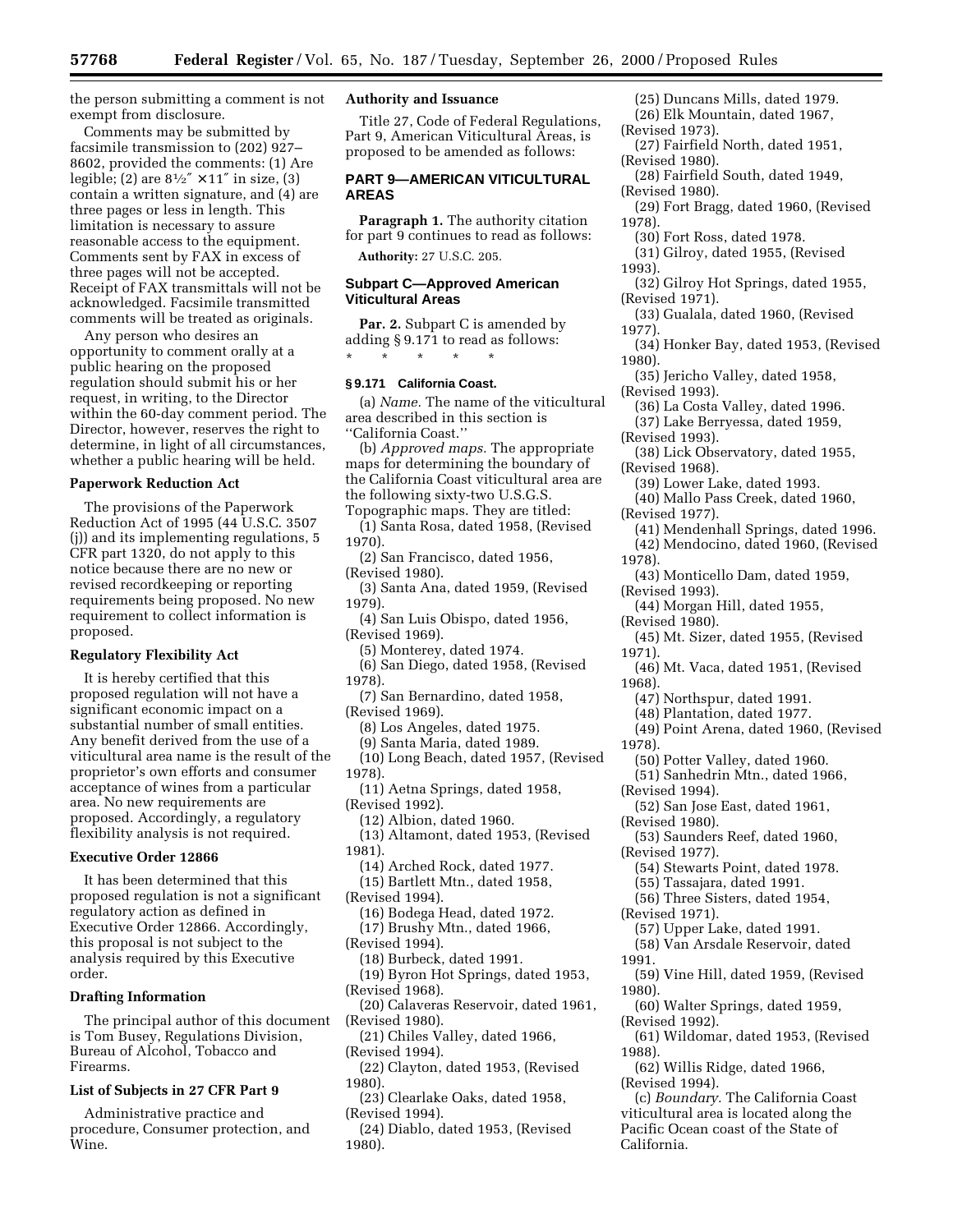(1) The beginning point is found on the ''Bodega Head'' Quadrangle at the point where the Sonoma County and Marin County boundary joins the Pacific Ocean;

(2) Then Northwest following the Pacific Ocean Shoreline, crossing the Duncans Mills, Arched Rock, Fort Ross, Plantation, Stewarts Point, Gualala, Sanders Reef, Point Arena, Mallo Pass Creek, Albion, Mendocino Quadrangles to the mouth of the Noyo River on the Fort Bragg Quadrangle;

(3) Then east following the Noyo River, crossing the Northspur Quadrangle to the confluence with Redwood Creek on the Burbeck Quadrangle;

(4) Then northeast on a straight line for approximately 17.6 miles; crossing the Willis Ridge Quadrangle, to the peak of Brushy Mountain (elevation 4,864 feet) on the Brushy Mountain Quadrangle;

(5) Then southeast in a straight line for approximately 9.4 miles to the peak of Sanhedrin Mountain (elevation 6,175 feet) on the Sanhedrin Mountain Quadrangle;

(6) Then southeast in a straight line for approximately 12.1 miles to the peak of Pine Mountain (elevation 3,746 feet) on the Van Arsdale Reservoir Quadrangle;

(7) Then southeast in a straight line for approximately 11.2 miles, crossing the Potter Valley and Elk Mountain Quadrangles to Youngs Peak (elevation 3,683 feet) on the Upper Lake Quadrangle;

(8) Then southeast on a straight line for approximately 8.0 miles to Pinnacle Rock Lookout (elevation 4,618 feet) on the Bartlett Mountain Quadrangle;

(9) Then southeast in a straight line for approximately 5.0 miles, crossing the Bartlett Springs Quadrangle, to Evans Peak (elevation 4,005 feet) on the Clearlake Oaks Quadrangle;

(10) Then southeast in a straight line for approximately 5.5 miles to the peak of Round Mountain on the Clearlake Oaks Quadrangle;

(11) Then southeast in a straight line for approximately 6.6 miles to Bally Peak (elevation 2,288 feet) on the Lower Lake Quadrangle;

(12) Then southeast in a straight line for approximately 5.0 miles to the peak of Brushy Sky High Mountain (elevation 3,196 feet) on the Lower Lake Quadrangle;

(13) Then southeast for approximately 11.4 miles following Putah Creek to the boundary between Napa and Lake Countries on the Jericho Valley Quadrangle;

(14) Then southeast, crossing the Aetna Springs Quadrangle, following Putah Creek to the west shore of Lake Berryessa on the Walter Springs Quadrangle;

(15) Then south and east following the shore of Lake Berryessa, crossing the Chiles Valley and Berryessa Quadrangles to the Monticello Dam at the eastern end of Lake Berryessa on the Monticello Dam Quadrangle;

(16) Then south following the boundary between Napa and Solano Counties to the extreme southeastern corner of Napa County on the Fairfield North Quadrangle;

(17) Then south in a straight line approximately 5.5 miles to the junction with the Southern Pacific in Suisun City on the Fairfield South Quadrangle;

(18) Then south and west crossing the Cine Hill Quadrangle, following the Southern Pacific Railroad double track to its intersection with Suisun Bay on the Benicia Quadrangle;

(19) Then southeast following Highway 21 across the Suisun Bay to its intersection with the south shore of Suisun Bay on the Vine Hill Quadrangle;

(20) Then east along the shoreline to a point marked BM 15 on the shoreline of Contra Costa County on the Vine Hill Quadrangle;

(21) Then, from this point, the boundary proceeds in a southeasterly direction on a straight line across the Honker Bay map to Mulligan Hill (elevation 1,438 feet) on the Clayton Quadrangle;

(22) Then the boundary proceeds in a southeasterly direction in a straight line to Mt. Diablo (elevation 3,849 feet) on the Clayton Quadrangle;

(23) Then the boundary proceeds in a southeasterly direction in a straight line across Diablo and Tassajara maps to Brushy Peak (elevation 1,702 feet) on the Byron Hot Springs Quadrangle;

(24) The boundary proceeds due south, approximately 400 feet, to the northern boundary of Section 13, Township 2 South, Range 2 East on the Byron Hot Springs Quadrangle;

(25) The boundary proceeds due east along the northern boundaries of Section 13 and Section 18, Township 2 South, Range 3 East, to the northeast corner of Section 18 on the Byron Hot Springs Quadrangle;

(26) The boundary proceeds due west along the northern boundaries of Sections 18, 19, 30, and 31 in Township 2 South, Range 3 East, to the northeast corner of Section 18 and the Byron Hot Springs Quadrangle;

(27) Then proceed east along the southern border of Section 32, Township 2 South, Range 3 East to the northwest corner of Section 4 on the Altamont Quadrangle;

(28) Then proceed south along the western border of Sections 4 and 9 on the Altamont Quadrangle;

(29) Then proceed south along the western border of Section 16 approximately 4,275 feet to the point where the 1,100-meter elevation contour intersects the western border of Section 16 on the Altamont Quadrangle;

(30) Then proceed in a southeasterly direction along the 1,100-meter elevation contour to the intersection of the southern border of Section 21 with the 1,100-meter elevation contour on the Altamont Quadrangle;

(31) Then proceed west to the southwest corner of Section 20 on the Altamont Quadrangle;

(32) Then proceed south along the western boundaries of Sections 29 and 32, Township 3 South, Range 3 East and then south along the western boundaries of Sections 5, 8, 17, 20, Township 4 South, Range 3 East to the southwest corner of Section 20 on the Mendenhall Springs Quadrangle;

(33) The boundary follows the eastwest section line west along the southern boundary of Section 19 in Township 4 South, Range 3 East, and west along the southern boundary of Section 24 in Township 4 South, Range 2 East, to the southwest corner of that Section 24 on the Mendenhall Springs Quadrangle;

(34) The boundary follows the northsouth section line north along the western boundary of Section 24 in Township 4 South, Range 2 East, to the northwest corner of that Section 24 on the Mendenhall Springs Quadrangle;

(35) The boundary follows the eastwest section line west along the southern boundary of Section 14 in Township 4 South, Range 2 East, to the southwest corner of that Section 14 on the Mendenhall Springs Quadrangle;

(36) The boundary follows the northsouth section line north along the western boundary of Section 14 in Township 4 South, Range 2 East, to the Hetch Hetchy Aqueduct on the Mendenhall Springs Quadrangle;

(37) The boundary follows the Hetch Hetchy Aqueduct southwesterly to the range line dividing Range 1 East from Range 2 East on the La Costa Valley Quadrangle;

(38) The boundary follows this range line south to its intersection with State Route 130 on the Calaveras Reservoir Quadrangle;

(39) The boundary follows State Route 130 southeasterly to its intersection with the township line dividing Township 6 South from Township 7 South on the San Jose East Quadrangle;

(40) From this point, the boundary proceeds in a straight line southeasterly